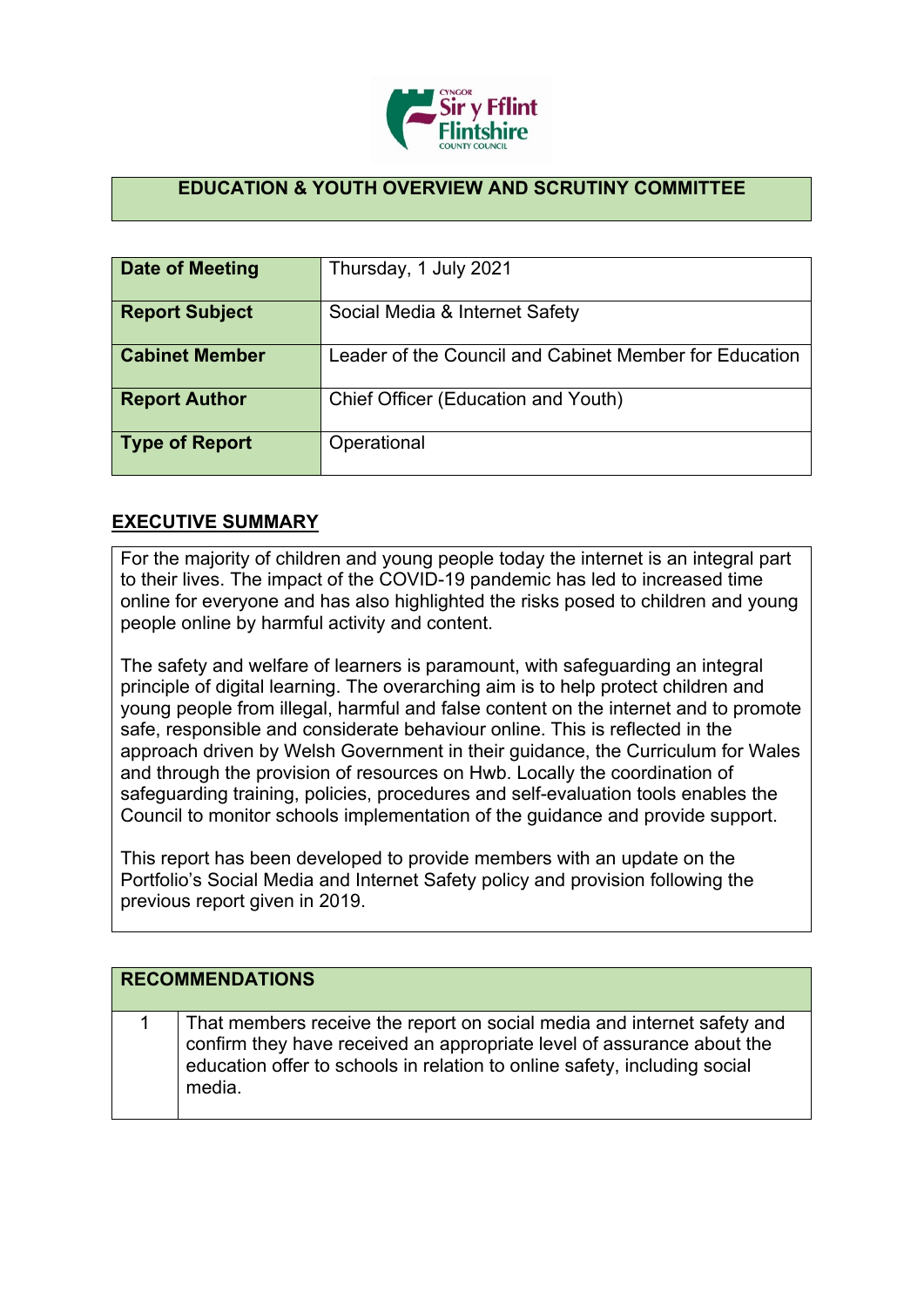## **REPORT DETAILS**

| 1.00 | <b>EXPLAINING THE NATIONAL CONTEXT</b>                                                                                                                                                                                                                                                                                                                                                                                                                                                                                                                                                                                                                                                                                                                                       |
|------|------------------------------------------------------------------------------------------------------------------------------------------------------------------------------------------------------------------------------------------------------------------------------------------------------------------------------------------------------------------------------------------------------------------------------------------------------------------------------------------------------------------------------------------------------------------------------------------------------------------------------------------------------------------------------------------------------------------------------------------------------------------------------|
| 1.01 | The 'Children and Parents: Media Use and Attitudes report' 2020/21 by<br>Ofcom explores media use, attitudes and understanding among children<br>and young people aged 5-15 years, as well as media access and use by<br>young children aged 3-4 years. Below is a summary of media use among<br>5-15s in Wales in 2020:                                                                                                                                                                                                                                                                                                                                                                                                                                                     |
|      | 62% have their own tablet and 62% their own smartphone                                                                                                                                                                                                                                                                                                                                                                                                                                                                                                                                                                                                                                                                                                                       |
|      | To go online $-70\%$ use a laptop, 67% a tablet and 67% a<br>smartphone                                                                                                                                                                                                                                                                                                                                                                                                                                                                                                                                                                                                                                                                                                      |
|      | 48% watch live broadcast TV and 90% watch video on demand<br>content (this includes subscription services including Netflix and<br>broadcast catch up services including BBCiplayer and websites like<br>you tube and vimeo.                                                                                                                                                                                                                                                                                                                                                                                                                                                                                                                                                 |
|      | 69% play games online                                                                                                                                                                                                                                                                                                                                                                                                                                                                                                                                                                                                                                                                                                                                                        |
|      | 51% use social media apps/sites<br>65% use messaging apps / sites<br>$\bullet$<br>98% use video sharing platforms (VSP)<br>38% use live streaming apps/sites                                                                                                                                                                                                                                                                                                                                                                                                                                                                                                                                                                                                                 |
|      | 71% are aware of potential vlogger endorsements (12-15s who go<br>online).                                                                                                                                                                                                                                                                                                                                                                                                                                                                                                                                                                                                                                                                                                   |
|      | 49% are aware of ad placements in search engines (8-15s who go<br>online and use search engines.                                                                                                                                                                                                                                                                                                                                                                                                                                                                                                                                                                                                                                                                             |
|      | 30% have seen worrying or nasty content online (8-15s who go<br>online).                                                                                                                                                                                                                                                                                                                                                                                                                                                                                                                                                                                                                                                                                                     |
|      | Among the findings nationally, almost all children aged 8-15 years who<br>went online reported that they had received some sort of information or<br>advice about online safety and said they would tell someone if they saw<br>something worrying online. Among 12-15 year olds, comparable<br>proportions had received this from either a parent or teacher (around eight<br>in ten); while those aged 8-11 years were more likely to have had advice<br>from their parent (87% vs. 80% teacher). This information is very<br>encouraging as it provides some level of assurance that primary and<br>secondary schools are delivering on key aspects outlined in the Digital<br>Competency Framework (DCF) and also many parents are also providing<br>support and advice. |
| 1.02 | <b>School Health Research Network (SHRN)</b><br>The School Health Research Network (SHRN) conduct a national health and<br>wellbeing survey every two years with secondary school aged children in                                                                                                                                                                                                                                                                                                                                                                                                                                                                                                                                                                           |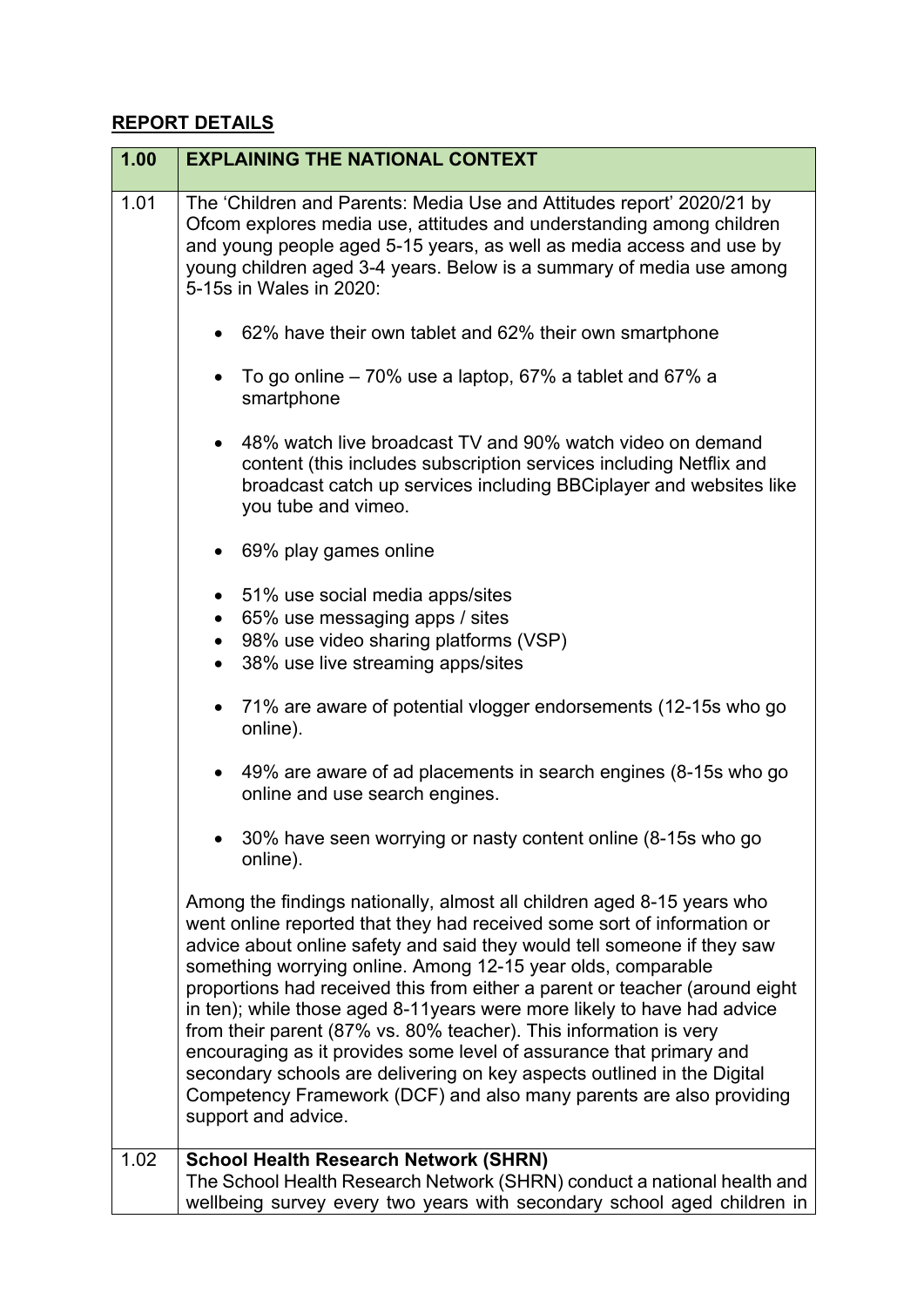| Wales. The most recent survey was conducted during the Autumn term<br>2019; 6733 pupils from all 11 secondary schools in Flintshire participated in<br>the survey. This is higher than the first survey undertaken in Autumn 2017<br>which had 6585 participants.                                                                                                                                                                                                                                                                                                                                                                                                                              |
|------------------------------------------------------------------------------------------------------------------------------------------------------------------------------------------------------------------------------------------------------------------------------------------------------------------------------------------------------------------------------------------------------------------------------------------------------------------------------------------------------------------------------------------------------------------------------------------------------------------------------------------------------------------------------------------------|
| Following the survey, schools received an individual report of their findings<br>in Spring 2020, and members of the Healthy Schools team were able to<br>develop one page profiles summarising each school's data and provide<br>support in the development of action plans accordingly. The SHRN County<br>report was issued May 2020 and the County SHRN Action Plan 2019-2024<br>has been updated to reflect the latest data. The implementation of this is<br>overseen by the Flintshire Emotional Wellbeing Steering Group.<br>Survey questions relevant to this report include: cyberbullying, explicit<br>images and online contact with friends they got to know through the internet. |
| Students who have ever sent someone a sexually explicit image of<br>themselves: on average 10% of Flintshire learners reported that they have<br>sent a sexually explicit image of themselves, which is the same as the<br>national average. This is 2% lower than in 2017.                                                                                                                                                                                                                                                                                                                                                                                                                    |
| Students who have been cyberbullied in the past couple of months*:<br>(*Includes students who have been bullied once or more in the past couple<br>of months): On average 20% of Flintshire learners reported that they had<br>been cyberbullied in the past couple of months which is 2% higher than the<br>national average of 18%. However, this is lower than in 2017 when 23%<br>reported that they had been cyber bullied.                                                                                                                                                                                                                                                               |
| Students who have online contact almost all the time throughout the<br>day with friends they got to know through the internet: on average 5%<br>of Flintshire learners reported that they had online contact almost all the time<br>throughout the day with friends they got to know through the internet. This is<br>1% lower than the national average. The term 'online contact' in the context<br>of this survey question relates to 'sending and receiving text messages,<br>emoticons, and photo, video or audio messages through instant messaging                                                                                                                                      |
| (e.g. WhatsApp, Snapchat), social network sites (e.g. Facebook) or e-mail<br>(on a computer, laptop, tablet, or smartphone)'. There is no comparative data<br>for this question as it was not asked in 2019.                                                                                                                                                                                                                                                                                                                                                                                                                                                                                   |
| The next survey will take place between September - December 2021 and<br>all Flintshire secondary schools are encouraged to participate. Reports will<br>be available in Spring/Summer 2022.                                                                                                                                                                                                                                                                                                                                                                                                                                                                                                   |
| A new digital system for reporting bullying incidents has been developed<br>taking into account the Welsh Government's 'Rights, respect, and equality:<br>Statutory guidance for governing bodies of maintained schools 2019'. This<br>will be in place from September 2021 for Flintshire primary and secondary<br>schools. The new online system will provide a more accurate picture of<br>bullying within schools in its various forms and how schools are addressing<br>concerns reported.                                                                                                                                                                                                |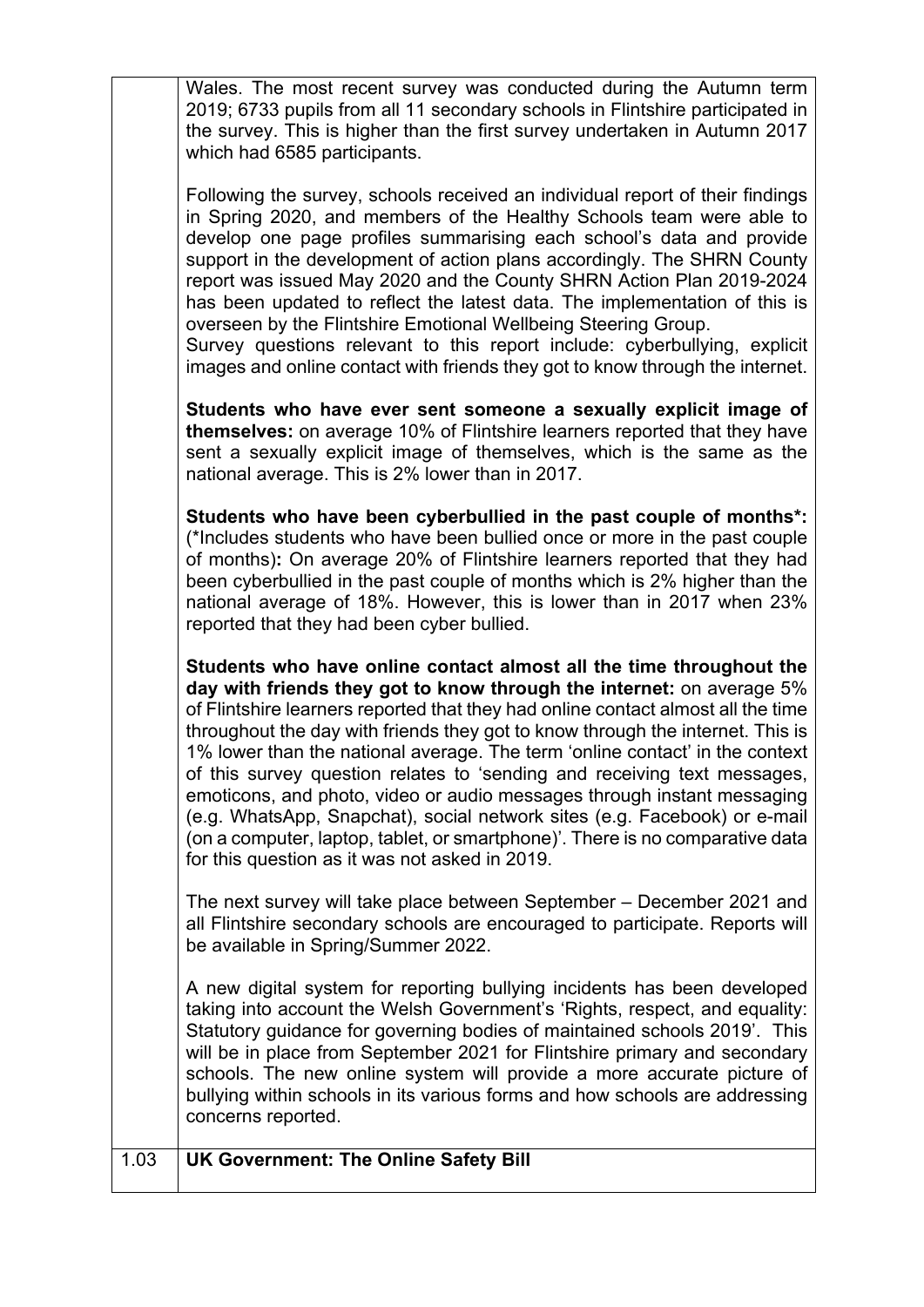|      | In April 2019 the UK Government produced The Online Harms White Paper<br>which set out the plans for a package of measures to keep UK internet<br>users safe online and managing online harms. As part of the Online Harms<br>White Paper, a regulatory framework would be introduced. This would<br>include a mandatory 'duty of care' that would require companies 'in scope'<br>to take reasonable steps to keep their users safe and tackle illegal and<br>harmful activity on their services. The duty of care would be overseen by<br>an independent regulator that would have effective enforcement powers to<br>ensure that companies are compliant with the applicable Codes.                                                                                                                                                                                   |
|------|--------------------------------------------------------------------------------------------------------------------------------------------------------------------------------------------------------------------------------------------------------------------------------------------------------------------------------------------------------------------------------------------------------------------------------------------------------------------------------------------------------------------------------------------------------------------------------------------------------------------------------------------------------------------------------------------------------------------------------------------------------------------------------------------------------------------------------------------------------------------------|
|      | The Online Harms White Paper was consulted on in Summer 2019 and the<br>UK Government published an initial response in Feb 2020. Thereafter a full<br>Government response was published in December 2020. The consultation<br>highlighted the urgent need for action to protect users, particularly children,<br>from significant harm. Companies and user groups welcomed the<br>Government's intention to provide regulatory clarity and certainty.<br>Legislation and regulation in the UK will form only part of the response<br>required in order to tackle online harms. Notably in the full Government<br>response, it confirms that Ofcom will be named as the regulator in<br>legislation, and sets out the intended policy position. It is anticipated that<br>The Online Safety Bill will be ready in 2021.                                                   |
| 1.04 | <b>Welsh Government: Action Plan</b>                                                                                                                                                                                                                                                                                                                                                                                                                                                                                                                                                                                                                                                                                                                                                                                                                                     |
|      | The first national Online Safety Action Plan for Children and Young People<br>in Wales was launched in July 2018 and sets out how the Welsh<br>Government would work with teachers, parents and carers, learners and<br>partners to keep children and young people safe online. The action plan<br>provided a focus for the Government's online safety work, building on the<br>achievements over the last few years including the Hwb Online Safety<br>Zone (now referred to as the Keeping Safe Online Zone) and the 360<br>degree safe Cymru online safety self-assessment tool. In 2019 this action<br>plan was updated and additional actions added. The 2020 action plan has<br>broadened the scope to account for the areas of cyber resilience and data<br>protection and provides a strategic vision to keep children and young<br>people safe online in Wales. |
| 1.05 | <b>Welsh Government Guidance</b>                                                                                                                                                                                                                                                                                                                                                                                                                                                                                                                                                                                                                                                                                                                                                                                                                                         |
|      | During the COVID-19 outbreak, the Welsh Government developed<br>dedicated guidance 'Live-streaming and video conferencing: safeguarding<br>principles and practice'. The guidance was issued in May 2020 and<br>outlined key considerations for safe practice when live-streaming or video<br>conferencing to support remote learning. The guidance formed part of the<br>continuity of learning 'Stay Safe. Stay Learning.' programme and is aimed<br>at maintained schools and settings in Wales. When schools decide to use<br>live-streaming or video-conferencing, governing bodies, head teachers and<br>staff must have full regard to national safeguarding guidance and local<br>safeguarding policies.                                                                                                                                                         |
|      | Also published in 2020 was the revised 'Keeping Learners Safe' guidance<br>which outlines the role of local authorities and governing bodies in                                                                                                                                                                                                                                                                                                                                                                                                                                                                                                                                                                                                                                                                                                                          |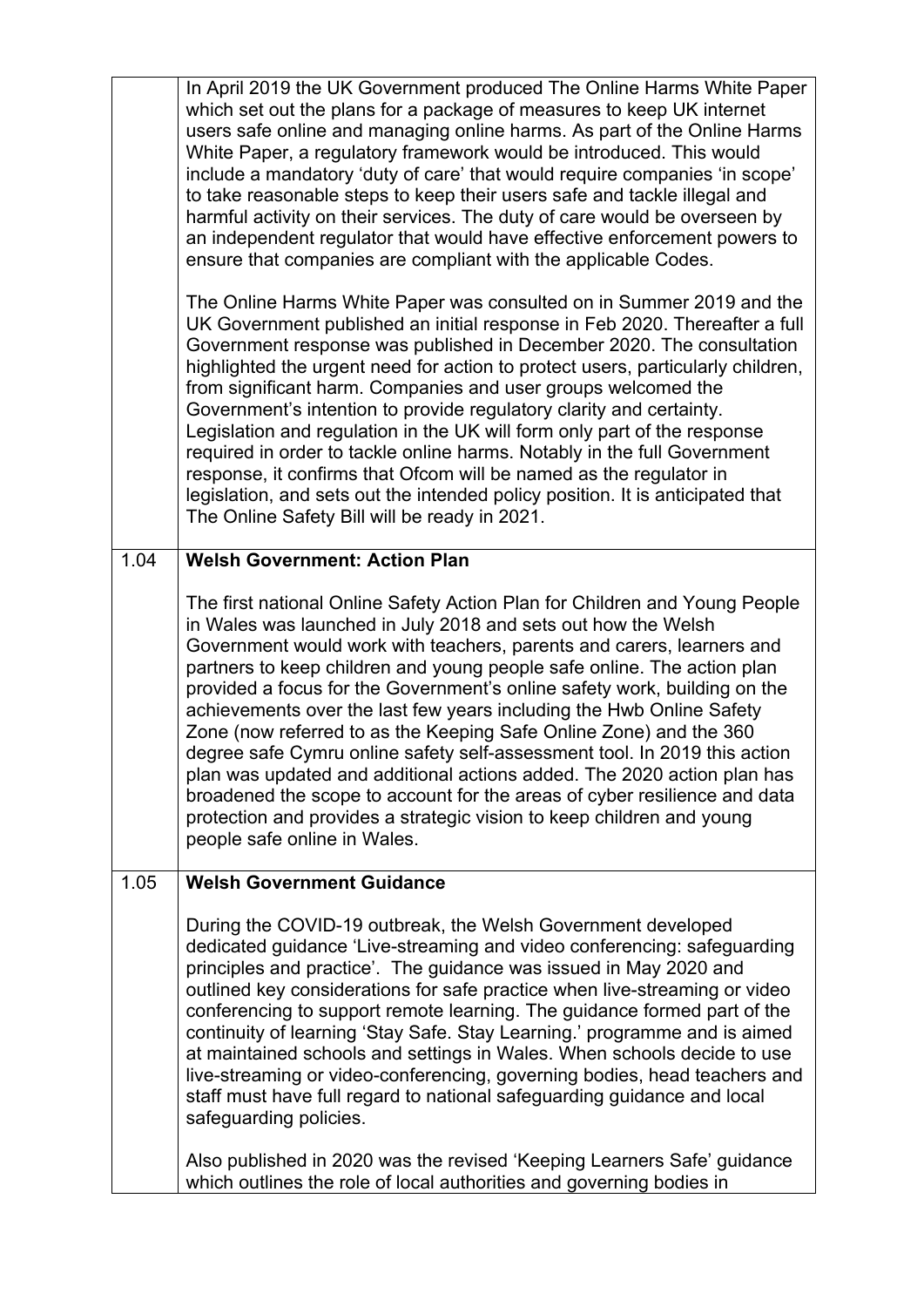|      | safeguarding children under the Education Act 2002. The guidance relates<br>directly to the new Wales Safeguarding Procedures and duties under<br>The Social Services and Well-being (Wales) Act 2014. Notably it also<br>includes a Safeguarding Audit Tool the purpose of which is to support all<br>schools to review their safeguarding arrangements. The audit tool can help<br>schools to identify strengths and weaknesses in their safeguarding<br>arrangements and to ensure they are exercising their legal safeguarding<br>obligations in line with the Keeping Learners Safe statutory guidance. This<br>tool will form the basis of the Council's monitoring obligations going<br>forward. Schools' Acceptable Use policies will be monitored as part of the<br>safeguarding self-evaluation process.<br>The 'Sharing Nudes and Semi-nudes Guidance: Responding to incidents<br>and safeguarding children and young people' was also published in<br>December 2020. The advice aims to support schools in developing<br>procedures to respond to incidents involving sharing nudes or semi-nudes<br>and signposts to resources and sources of support. This guidance replaces<br>'Sexting: Responding to incidents and safeguarding learners' published in<br>2017. |
|------|----------------------------------------------------------------------------------------------------------------------------------------------------------------------------------------------------------------------------------------------------------------------------------------------------------------------------------------------------------------------------------------------------------------------------------------------------------------------------------------------------------------------------------------------------------------------------------------------------------------------------------------------------------------------------------------------------------------------------------------------------------------------------------------------------------------------------------------------------------------------------------------------------------------------------------------------------------------------------------------------------------------------------------------------------------------------------------------------------------------------------------------------------------------------------------------------------------------------------------------------------------------------------------|
| 1.06 | <b>Curriculum for Wales</b>                                                                                                                                                                                                                                                                                                                                                                                                                                                                                                                                                                                                                                                                                                                                                                                                                                                                                                                                                                                                                                                                                                                                                                                                                                                      |
|      | The Curriculum for Wales guidance was published in January 2020 and<br>aims to help schools develop their own curriculum. Literacy, Numeracy and<br>Digital Competence will be statutory responsibilities across all areas of<br>learning and experience within Curriculum for Wales when it is rolled out<br>from September 2022. The Digital Competency Framework (DCF) was the<br>first element of the new curriculum for Wales to be made available in 2016.<br>It was developed by practitioners from Digital Pioneer Schools, drawing on<br>research, including consideration of existing regional and international<br>digital frameworks.<br>The DCF sets out the digital skills to be attained by learners aged between<br>3 and 16-plus across four strands: Citizenship: Interacting and<br>collaborating: Producing: Data and Computational Thinking. The<br>Citizenship Strand focuses on developing and applying critical thinking<br>skills and strategies. It includes specific elements focused on online<br>behaviour, cyberbullying together with health and well-being.                                                                                                                                                                                      |
| 1.07 | <b>Hwb</b><br>Hwb is the Welsh Government's programme of action for improving the use<br>of digital technology for learning and teaching in schools. Hwb includes<br>multiple strands of work e.g. investment in broadband, education<br>technology (EdTech) in-school infrastructure and the Hwb platform<br>comprising of multiple cloud services. Hwb aims to provide learners,<br>families, education practitioners, professionals and governors with the<br>latest resources, information and guidance to enhance their digital<br>resilience. The Keeping Safe Online Zone on Hwb has been designed and<br>developed to support online safety in education across Wales. It provides<br>an extensive suite of up-to-date bilingual resources, Welsh Government<br>guidance and links to further sources of support on a range of online safety<br>issues.                                                                                                                                                                                                                                                                                                                                                                                                                  |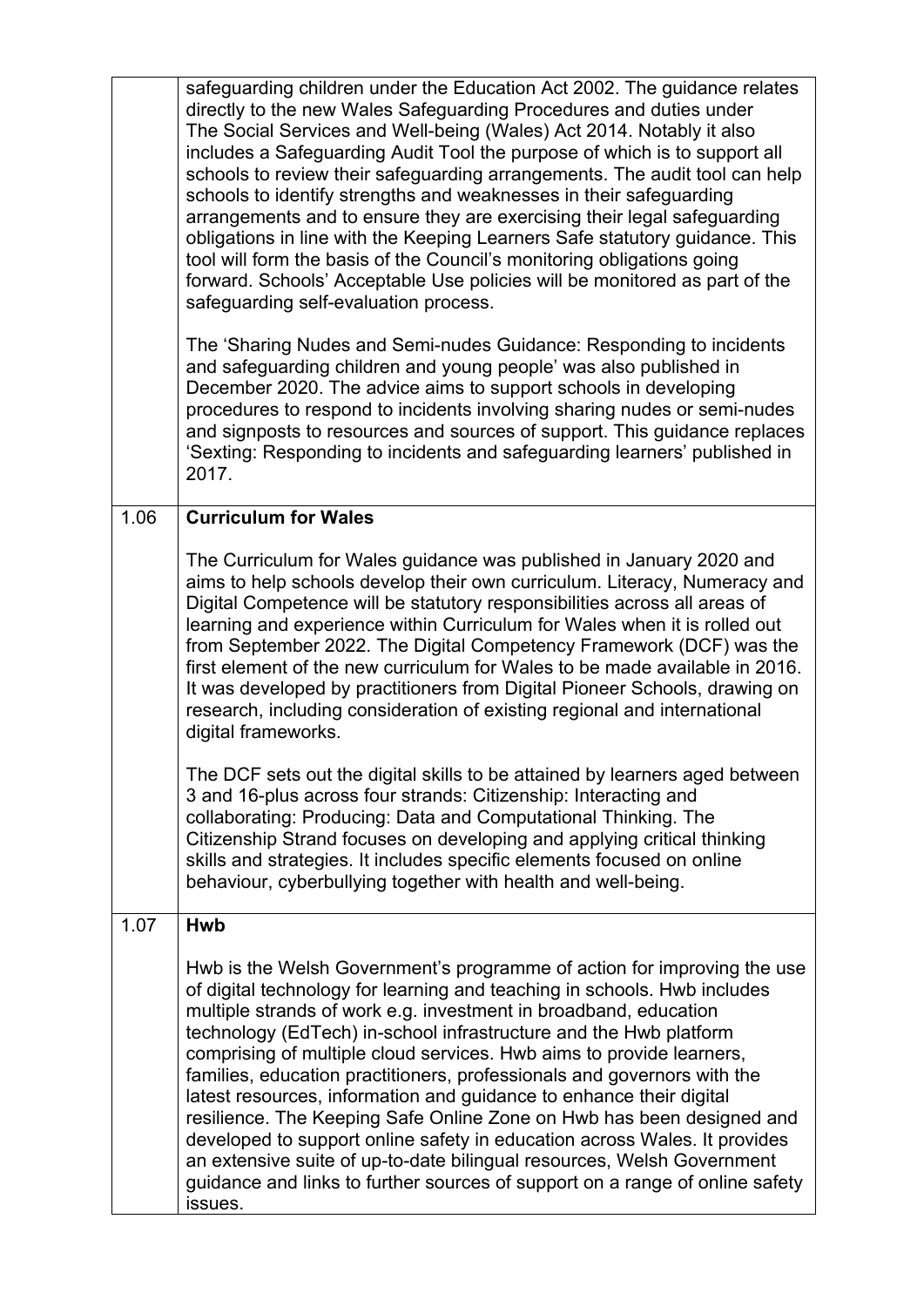| 1.08 | 360 Degree Safe Cymru                                                                                                                                                                                                                                                                                                                                                                                                                                                                                                                                                                                                                                                                                            |
|------|------------------------------------------------------------------------------------------------------------------------------------------------------------------------------------------------------------------------------------------------------------------------------------------------------------------------------------------------------------------------------------------------------------------------------------------------------------------------------------------------------------------------------------------------------------------------------------------------------------------------------------------------------------------------------------------------------------------|
|      | 360 Degree Safe Cymru is an online safety self-review tool for schools in<br>Wales which is part of Hwb. It allows schools to review their online safety<br>policy and practice and benchmark their progress against other schools<br>nationally. 360 Degree Safe Cymru was updated in March 2021 to make<br>the tool easier and quicker to use.                                                                                                                                                                                                                                                                                                                                                                 |
|      | The review takes schools through each aspect of online safety, helping<br>them to collaborate, report, and progress. The 360 Degree Safe platform is<br>used by 95% of schools in Wales and in Flintshire 68/78 schools are<br>registered (increasing from 61 in 2019)                                                                                                                                                                                                                                                                                                                                                                                                                                           |
|      | 360 Safe Cymru is split into a number of aspects which cover the main<br>areas of online safety in a school, e.g. responsibilities, policy,<br>communications, technical security, etc. Each aspect offers five level<br>statements, ranging from 'nothing in place' to the aspirational practice.<br>Included for each aspect are target levels reflecting good online safety<br>practice, and included for every single level are suggested improvement<br>actions that describe how schools might reach the next level. Schools are<br>encouraged to have a group of users, alongside a nominated lead, so that<br>they can work collaboratively on the review, bringing together many areas<br>of expertise. |
|      | Analysis of 360 Safe Cymru, shows that schools in Wales report that the<br>strongest aspects of their online safety provision are:                                                                                                                                                                                                                                                                                                                                                                                                                                                                                                                                                                               |
|      | filtering and monitoring<br>policy scope<br>$\bullet$<br>policy development<br>acceptable use<br>digital and video images.                                                                                                                                                                                                                                                                                                                                                                                                                                                                                                                                                                                       |
|      | While areas for improvement are:                                                                                                                                                                                                                                                                                                                                                                                                                                                                                                                                                                                                                                                                                 |
|      | community<br>impact of the online safety policy and practice<br>staff training<br>governor education<br>self-evaluation.                                                                                                                                                                                                                                                                                                                                                                                                                                                                                                                                                                                         |
|      | The data shows that schools perform better in areas of policy and where<br>services (such as filtering) are provided for them. Other areas are more<br>difficult to develop and embed, but often lead to the most effective practice.                                                                                                                                                                                                                                                                                                                                                                                                                                                                            |
|      | As of June 2021, 29 of the 68 registered schools in Flintshire have<br>completed all the aspects of the 360 Degree Safe programme.                                                                                                                                                                                                                                                                                                                                                                                                                                                                                                                                                                               |
| 1.09 | All Wales School Liaison Core Programme                                                                                                                                                                                                                                                                                                                                                                                                                                                                                                                                                                                                                                                                          |
|      | The All Wales School Liaison Core Programme (AWSLCP) is a partnership<br>between the Welsh Government and the four Welsh Police Forces. School<br>Community Police Officers (SCPO) deliver a programme of lessons in                                                                                                                                                                                                                                                                                                                                                                                                                                                                                             |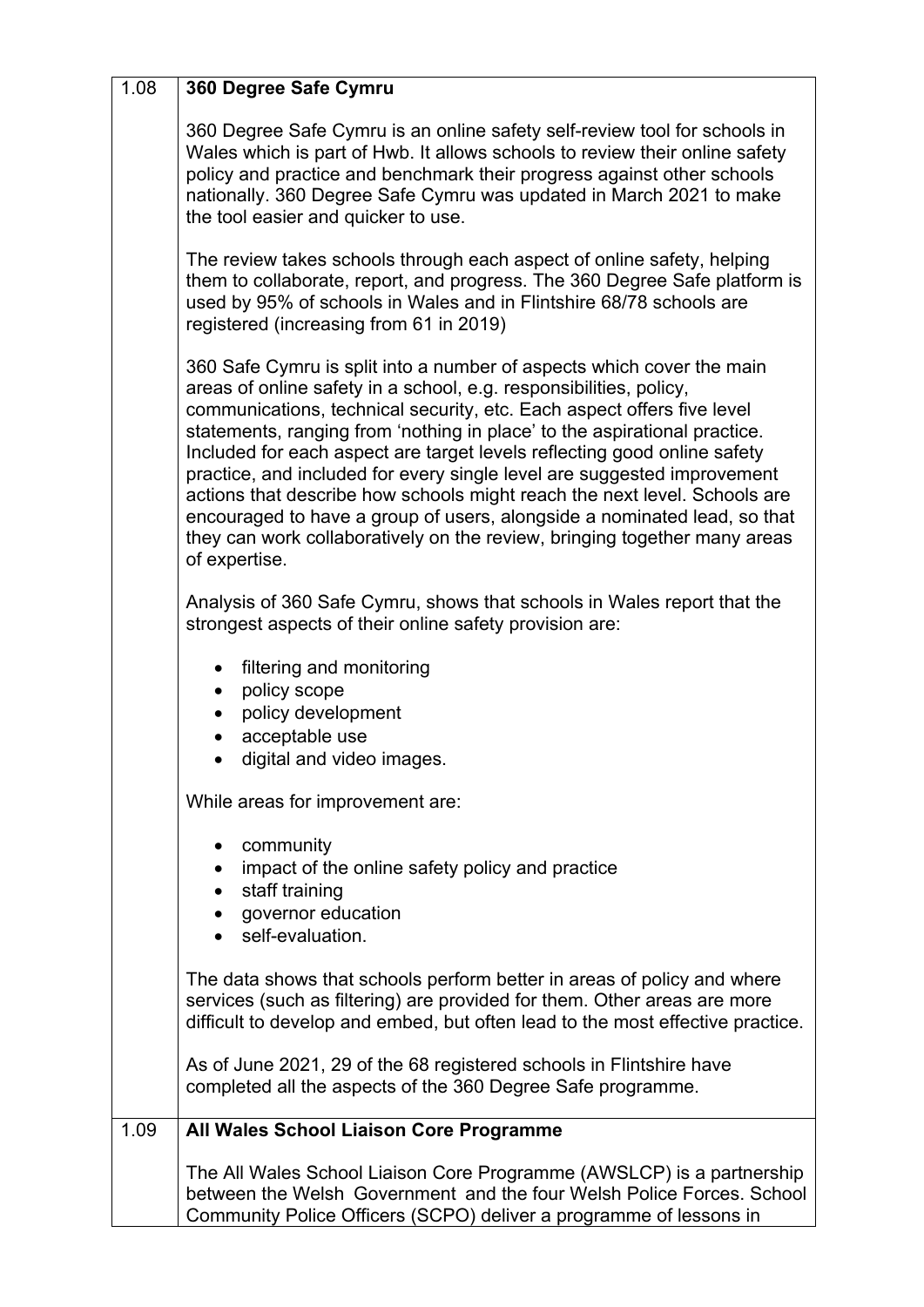|      | schools and provide a variety of supportive school policing and<br>safeguarding activities. In addition to the core program of lessons there are<br>variety of themed lessons schools can choose for delivery. Lessons<br>relating to online safety include the following:        |
|------|-----------------------------------------------------------------------------------------------------------------------------------------------------------------------------------------------------------------------------------------------------------------------------------|
|      | • Stay SMART (Internet Safety)<br>Be cyber safe (Cyberbullying)<br>• Risk Pics (Sexting)<br>Look who's talking (Grooming)<br>During the Covid-19 pandemic many officers were able to provide delivery<br>online and face to face lessons have since returned. Officers provide an |
|      | invaluable source of support to schools in dealing with a wide variety of<br>issues including those online.                                                                                                                                                                       |
| 1.10 | <b>Estyn</b><br>The new inspection framework is set to be introduced in September 2021<br>and will reflect the new curriculum and arrangements for self-evaluation. At<br>present no date has been confirmed for when school inspections will<br>resume.                          |

| 2.00 | <b>RESOURCE IMPLICATIONS</b>                                                                                               |
|------|----------------------------------------------------------------------------------------------------------------------------|
| 2.01 | The provision for support for schools comes predominately through GwE,<br>the regional school improvement service and Hwb. |

| 3.00 | <b>IMPACT ASSESSMENT AND RISK MANAGEMENT</b>                                                                                                                                                                                                                                                                                                                                                                                                                                                                                                                                                                                                                                                                                                                                                                                                                                                                                                                                                                                                                                                                                          |
|------|---------------------------------------------------------------------------------------------------------------------------------------------------------------------------------------------------------------------------------------------------------------------------------------------------------------------------------------------------------------------------------------------------------------------------------------------------------------------------------------------------------------------------------------------------------------------------------------------------------------------------------------------------------------------------------------------------------------------------------------------------------------------------------------------------------------------------------------------------------------------------------------------------------------------------------------------------------------------------------------------------------------------------------------------------------------------------------------------------------------------------------------|
| 3.01 | The risk for the Council is the potential to breach statutory legislation<br>related to safeguarding and the wellbeing of children. This includes the<br>Social Services and Wellbeing (Wales) Act 2014 and the Wales<br>Safeguarding Procedures 2020. There is also potential for reputational<br>damage and negative press coverage if there are significant breaches of<br>policy involving learners or Flintshire employees in relation to internet<br>and/or social media activity and findings from Estyn Inspections.<br>This risk is mitigated by the Council having named officers with specific<br>responsibilities for safeguarding in schools. The Council also provides<br>firewall and web filtering services to schools via a service level agreement.<br>A rolling safeguarding training programme for head teachers / designated<br>safeguarding leads is in place. The dissemination of relevant information to<br>schools is undertaken, alongside the monitoring of self-evaluations and<br>annual reporting by schools on the implementation of relevant policies<br>including Safeguarding, and Acceptable Use. |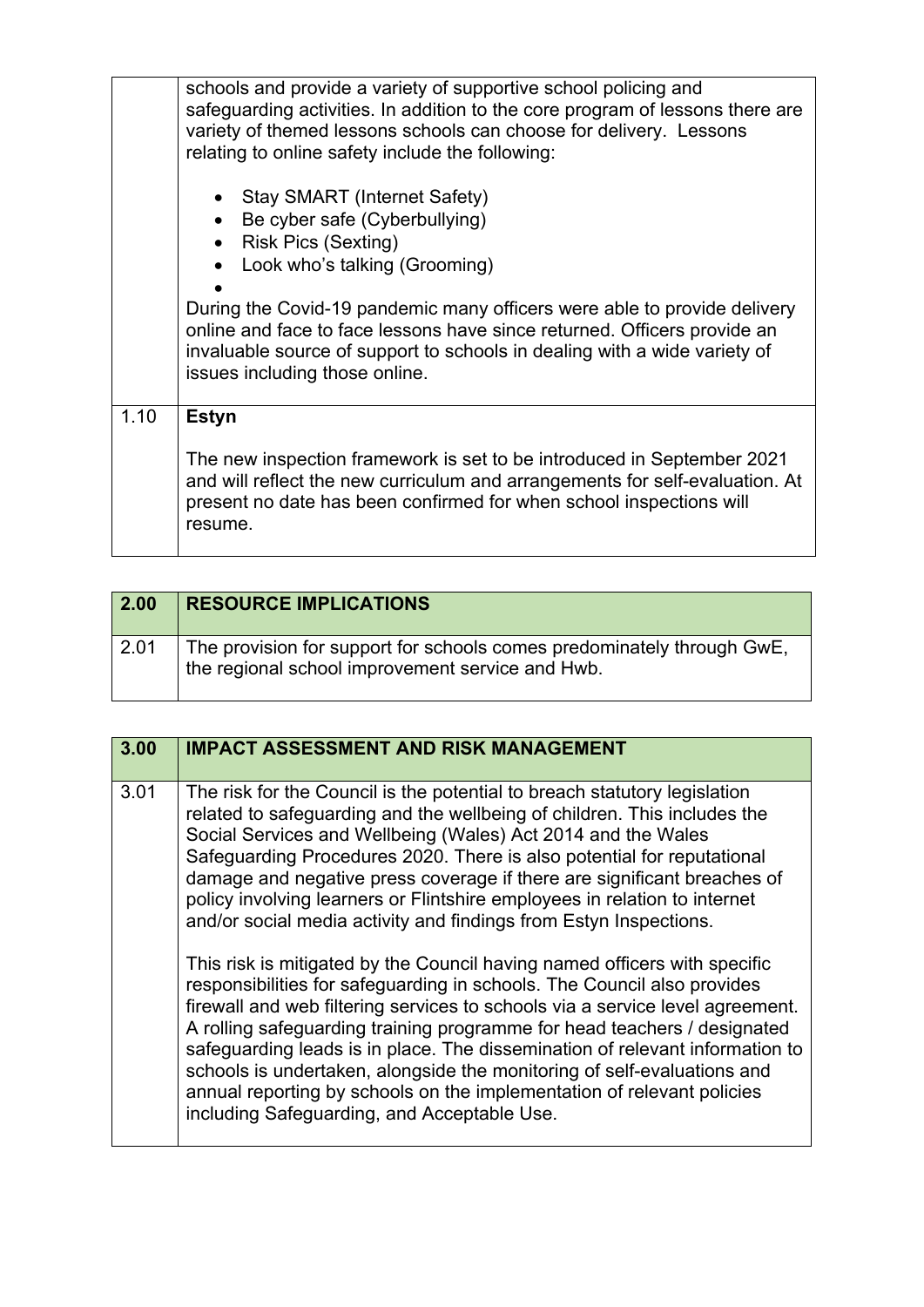| 4.00  | <b>CONSULTATIONS REQUIRED / CARRIED OUT</b> |
|-------|---------------------------------------------|
| -4.01 | None.                                       |

| 5.00 | <b>APPENDICES</b> |
|------|-------------------|
| 5.01 | None.             |

| 6.00 | <b>LIST OF ACCESSIBLE BACKGROUND DOCUMENTS</b>                                                                                                                                |
|------|-------------------------------------------------------------------------------------------------------------------------------------------------------------------------------|
| 6.01 | Children and parents: Media use and attitudes report 2020                                                                                                                     |
|      | https://www.ofcom.org.uk/ data/assets/pdf file/0025/217825/children-                                                                                                          |
|      | and-parents-media-use-and-attitudes-report-2020-21.pdf                                                                                                                        |
|      | School Health Research Network National Report 2019/20<br>https://www.shrn.org.uk/national-report-2019-20/                                                                    |
|      | The Online Harms White Paper: Full government response to the<br>consultation December 2020                                                                                   |
|      | https://www.gov.uk/government/consultations/online-harms-white-                                                                                                               |
|      | paper/outcome/online-harms-white-paper-full-government-response                                                                                                               |
|      | Enhancing digital resilience in education: An action plan to protect<br>children and young people online - summary of<br>actions                                              |
|      | https://hwb.gov.wales/api/storage/342ef42c-7717-4e5b-b72f-                                                                                                                    |
|      | 646a2d774518/enhancing-digital-resilience-in-education-an-action-plan-to-<br>protect-children-and-young-people-online-summary-of-actions.pdf                                  |
|      | Live-streaming and video-conferencing: safeguarding principles and<br>practice In September 2020<br>https://hwb.gov.wales/zones/keeping-safe-online/live-streaming-and-video- |
|      | conferencing-safeguarding-principles-and-practice/                                                                                                                            |
|      | <b>Keeping Learners Safe Guidance 2020</b>                                                                                                                                    |
|      | https://gov.wales/keeping-learners-safe                                                                                                                                       |
|      | Sharing nudes and semi-nudes Guidance 2020                                                                                                                                    |
|      | https://hwb.gov.wales/api/storage/6ad01b82-3a2c-4bf4-bd21-                                                                                                                    |
|      | f5bac42655a4/sharing-nudes-and-semi-nudes-guidance-for-education-<br>settings-in-wales-final-english-011220.pdf                                                               |
|      | All Wales School Liaison Core Programme Lesson Matrix 2020/21<br>https://schoolbeat.cymru/uploads/media/2020-21-Lesson-Matrix-<br>SchoolBeat.pdf                              |
|      |                                                                                                                                                                               |